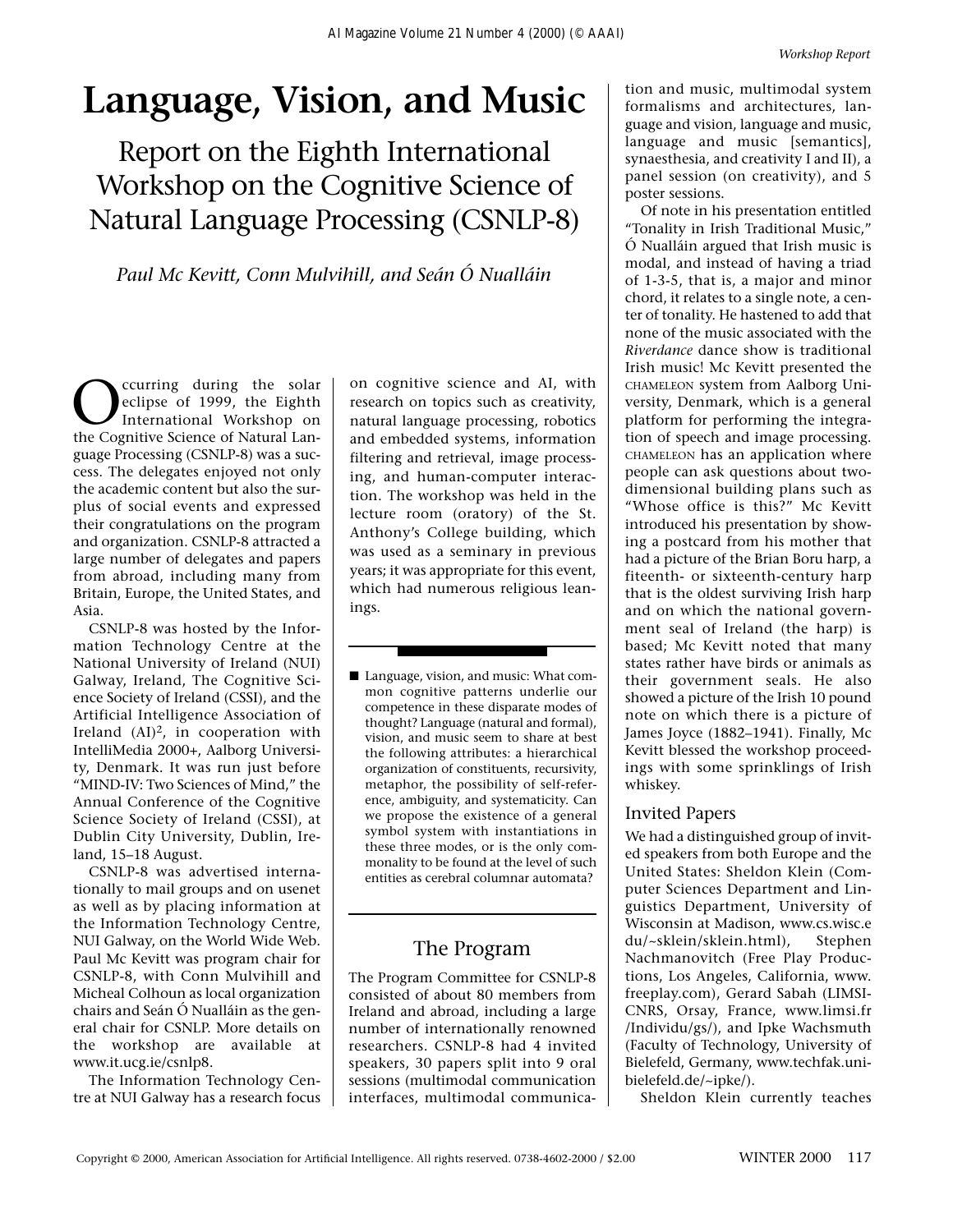*Mc Kevitt pointed out when he introduced Wachsmuth that the SFB-360 project's focus is on intelligent multimedia and that this project is one of the largest projects in this area in Europe, if not in the world. Wachsmuth gave an exciting presentation, bringing in examples of music from the Irish Rock musician Rory Gallagher and an example video of Marvin Minsky gesturing fervently to demonstrate rhythm.*

courses on natural language and multimedia and analogy in language, culture, and cognition. His paper, entitled "The Analogical Foundations of Creativity in Language, Culture, and the Arts: The Upper Paleolithic to 2100CE,'' proposed that real-world knowledge systems might have evolved in forms that make combinatoric processing problems linear because of the combinatoric problems associated with unrestricted models of human language processing. Klein's presentation was during a creativity session on Wednesday, 11 August, at the maximum of the solar eclipse.

Stephen Nachmanovitch is an author, musician, computer artist, and educator. Nachmanovitch gave three presentations: (1) "The Computer and the Violin," (2) "Visual Music Tone Painter (Synesthesia Software)," and (3) "Creativity: Stone and Lava." "The Computer and the Violin'' focused on the range of experiences that are captured in analog and digital media in musical, visual, and verbal art forms. Nachmanovitch noted that with each kind of coding and each kind of practice, we gain something and lose something. He points out that various codings and practices explain why there are so many arts and not just one, many sciences, many religions, many languages and cultures. He asked the question, "How does the medium you choose affect your thoughts and feelings?" With "Visual Music Tone Painter (Synesthesia Software)," Nachmanovitch demonstrated visual music tone painter, a new art form that merges sound, light, and touch. The user uses the program to paint with sound. The visual forms

respond not only to pitch but also to finger pressure, and musical dynamics are reflected through visual transformations in size, movement, hue, saturation, and value. The work taps into a tradition dating back to Pythagoras, where the interrelations of sound, color, and form are reflections of archetypal number patterns, giving us a feel for the underlying spiritual unity of our universe.

"Creativity: Stone and Lava" focused on creativity, which Nachmanovitch said, like life itself, is a balancing act. We melt down structures that are too settled or habitual and solidify intuitions that are too loose and incohate—a flux of give and take between lava and stone. Nachmanovitch pointed out that this is why the archetype of the creative personality is often portrayed as a blacksmith or an alchemist: heating, reshaping, hammering, cooling molten metal. Being too rigid makes us tyrants wrapped up in conformity and fear, and being too loose, our dreams remain unrealized. Nachmanovitch drew on material from William Blake, Buddhism, Taoism, and the history of Western music and other traditions. This third presentation was during another creativity session on Wednesday, 11 August, when the solar eclipse was ongoing. He made reference to the eclipse a number of times, showing pictures of lions eating the sun, which heralded "a new beginning." Nachmanovitch's presentations brought a lot of life to the workshop, and his style of presentation was lively, showing mainly pictures through slide presentation to make his points.

Gérard Sabah's presentation entitled "The Respective Role of Con-

sciousness and Subconscious Processes for Interpreting Language and Music" focused on the CARAMEL architecture, which was developed to account for three aspects of natural language understanding: (1) dealing on the fly with unpredictable situations; (2) simulating unconscious (automatic) processes; and (3) dealing with true semantics (not only formal), with consciousness as a bridge between the preceding aspects. He summarized the architecture; provided neurological and computational evidence for its validity; and pointed out the commonalities between language, vision, and music. He took the example of a musician, showing how CARAMEL can mimic some of the underlying processes; the example involved interpretation and production as well as vision, hearing, and gesture. CARAMEL has a new data structure, the SKETCH-BOARD, an extension of the blackboard, allowing different modules to collaborate while solving a problem; this format allows feedback from higher levels to lower ones without requiring any explicit control.

Ipke Wachsmuth's presentation entitled "Communicative Rhythm in Gesture and Speech'' focused on the fundamental role that rhythms apparently play in speech and gestural communication among humans. Wachsmuth focused on how multimodal interfaces are conceptualized on the basis of timed agent systems and how multiple agents are used to poll presemantic information from different sensory channels (speech and hand gestures) and integrated into multimodal data structures that can be processed by application systems. Wachsmuth presented work that exploits rhythmic patterns in the development of biologically and cognitively motivated mediator systems between humans and machines. He covered a number of projects at his laboratory in Bielefeld as well as the large SFB-360 project, "Situated Artificial Communicators." This project focuses on the integration of speech, vision, and robotics, demonstrating the importance of rhythm in systems. Mc Kevitt pointed out when he introduced Wachsmuth that the SFB-360 project's focus is on intelligent multi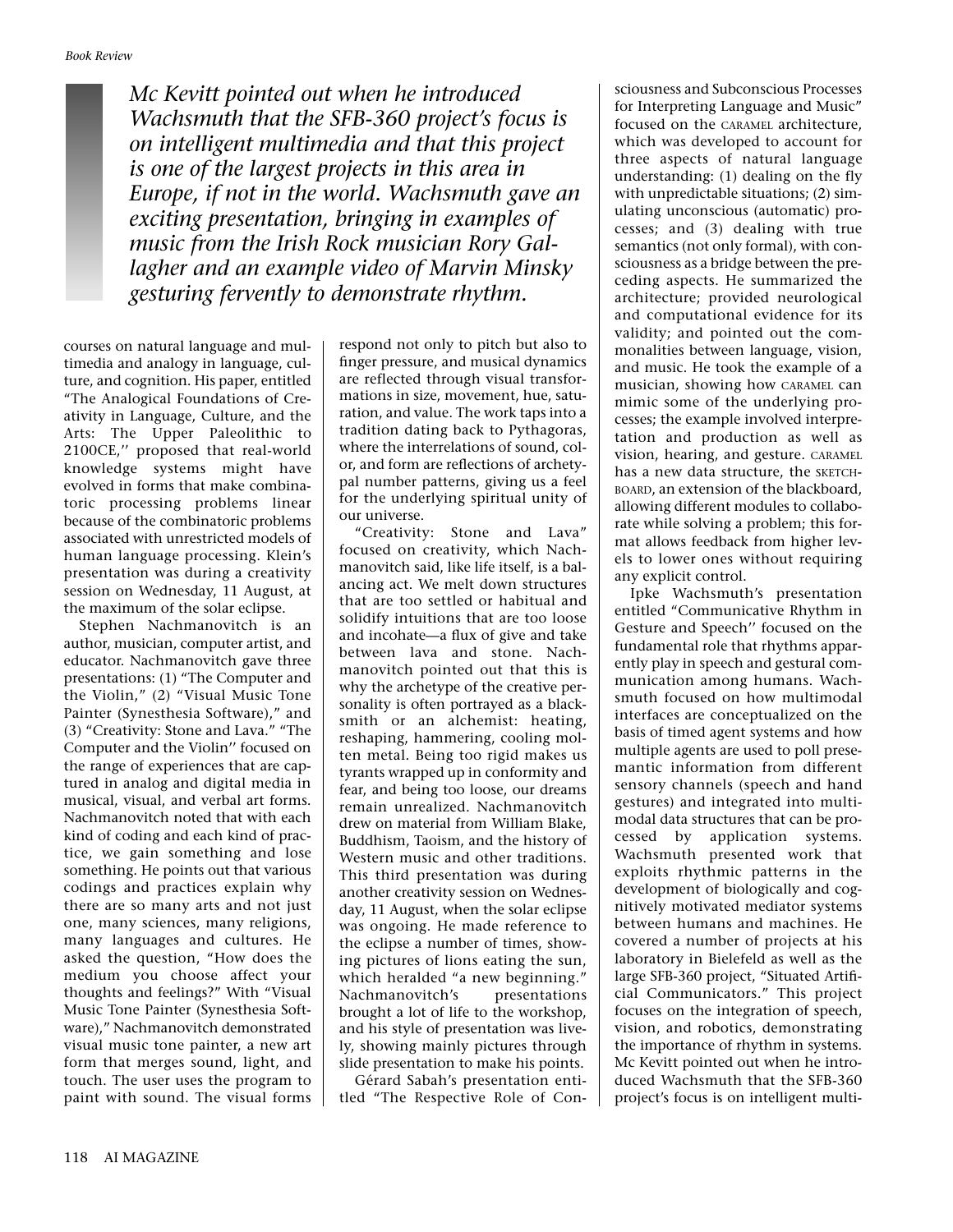media and that this project is one of the largest projects in this area in Europe, if not in the world. Wachsmuth gave an exciting presentation, bringing in examples of music from the Irish Rock musician Rory Gallagher and an example video of Marvin Minsky gesturing fervently to demonstrate rhythm.

#### Plenary Panel Session: What Is Creativity?

The panel session on creativity was held in the afternoon of the solar eclipse on Inis Mor (Big Island), the largest of the Aran Islands. Members of the panel were Sean Day, Sabah, Wachsmuth, Paul Hodgson, Julia Lonergan, Nachmanovitch, Mc Kevitt, Klein, Riccardo Antonini, Francisco Camara Pereira, Colhoun, and Mulvihill.

Mulvihill asked a number of questions on creativity in the call for papers, the central one being "What is creativity?" He also contributed a paper on creativity and asked the question, "Is creativity algorithmic?" Mulvihill used these two questions to kick off the panel discussion as well as sang the song *Raglan Road*, the words of which were written by the poet Patrick Kavanagh and the tune of which is *The Dawning of the Day.* Mulvihill's paper points out that any language is taken to be characterizable through form and content, and creativity occurs where form and content mix. Paradoxes mix form and content in a special way, and ambiguity and diagonalization appear where form and content mix, whereas algorithmic studies are mainly concerned with space-time metrics and not with formcontent interplay. It is posited in the paper that any language-supporting creativity should mix form and content and be marked by ambiguity and reflective arguments; hypertext might be considered an example.

#### Local Organization

Local organization was coordinated by Mulvihill and Colhoun, who, together with Josephine Griffith and Colm O'Riordan, made up the local organizing committee. Mulvihill and Colhoun took responsibility for social



events; Colhoun also focused on equipment and web pages and Mulvihill on accounts. Griffith dealt with registrations and accommodations, and O'Riordan worked on the proceedings and the participants list. The registrar and deputy president (now the president), Iognáid Ó Muircheartaigh started off the workshop with a light-hearted introduction, welcoming all the delegates in both Irish and English.

The workshop had many attendees from abroad, and we hope that this trend will continue so that CSNLP remains an international meeting. We had around 50 delegates for CSNLP-8, a large number for a focused workshop, which made this meeting the largest ever. We were glad that delegates such as Glorianna Davenport, Paul Nemirovsky, and Kris Thórisson from the MIT Media Lab, who are leaders in intelligent multimedia, were able to come, especially now that MIT MediaLabEurope is established in Dublin, Ireland, and funded initially with IR28 million pounds by the Irish government (see www.mle.ie). A full picture gallery for the workshop is available at www.it.ucg.ie/csnlp8, and clips from Davenport's camcorder are available at wwwic.media.mit.edu /About\_IC/GID-Iceland/ and viewable with REAL PLAYER, which can be downloaded from www.real.com.

**Paul Mc Kevitt** is professor of digital multimedia at the Faculty of Informatics, University of Ulster (Magee), Derry, Northern Ireland. Previously, he was associate professor (senior lecturer) in the School of Computer Science at The Queen's University of Belfast, Northern Ireland, and visiting professor of intelligent multimedia computing at the Center for PersonKommunikation (CPK), Institute of Electronic Systems, Aalborg University, Denmark. His e-maill address is p.mckevitt@ulst.ac.uk.

**Seán Ó Nualláin** is director of nous research and the Cognitive Science Society of Ireland, Dublin, Ireland, and is associate professor (tenured lecturer) at Dublin City University, where he initiated and directed the B.Sc. in applied computational linguistics.

**Conn Mulvihill** is associate professor (tenured lecturer) at the National University of Ireland, Galway, Ireland.